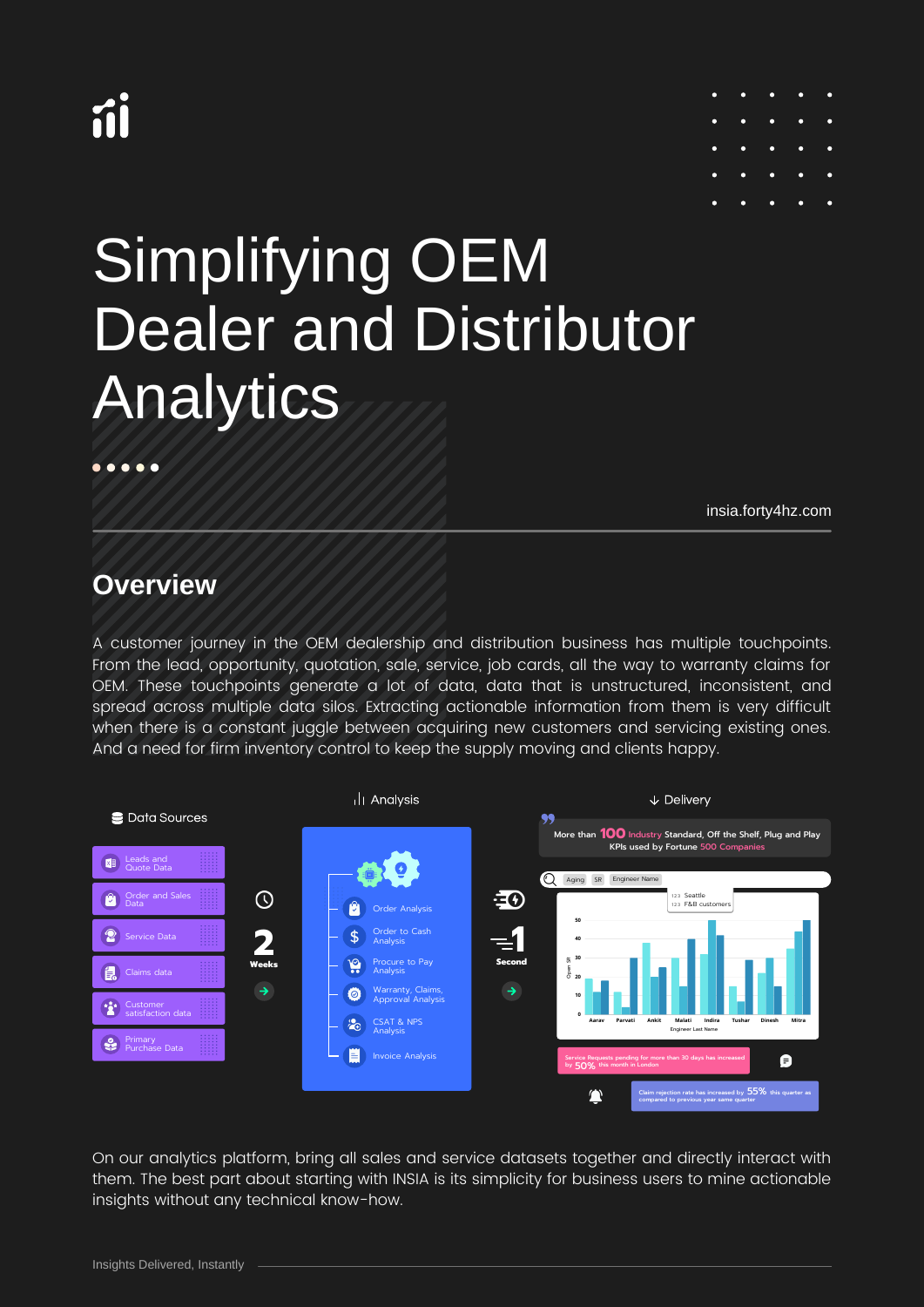

Claim Rejection Rate has increased by  $55%$  this quarter as

compared to previous year same quarter

> Service Request pending for more than **30 days** has increased by 50% this month in **London**

**Intelligent insights pushed to you proactively**